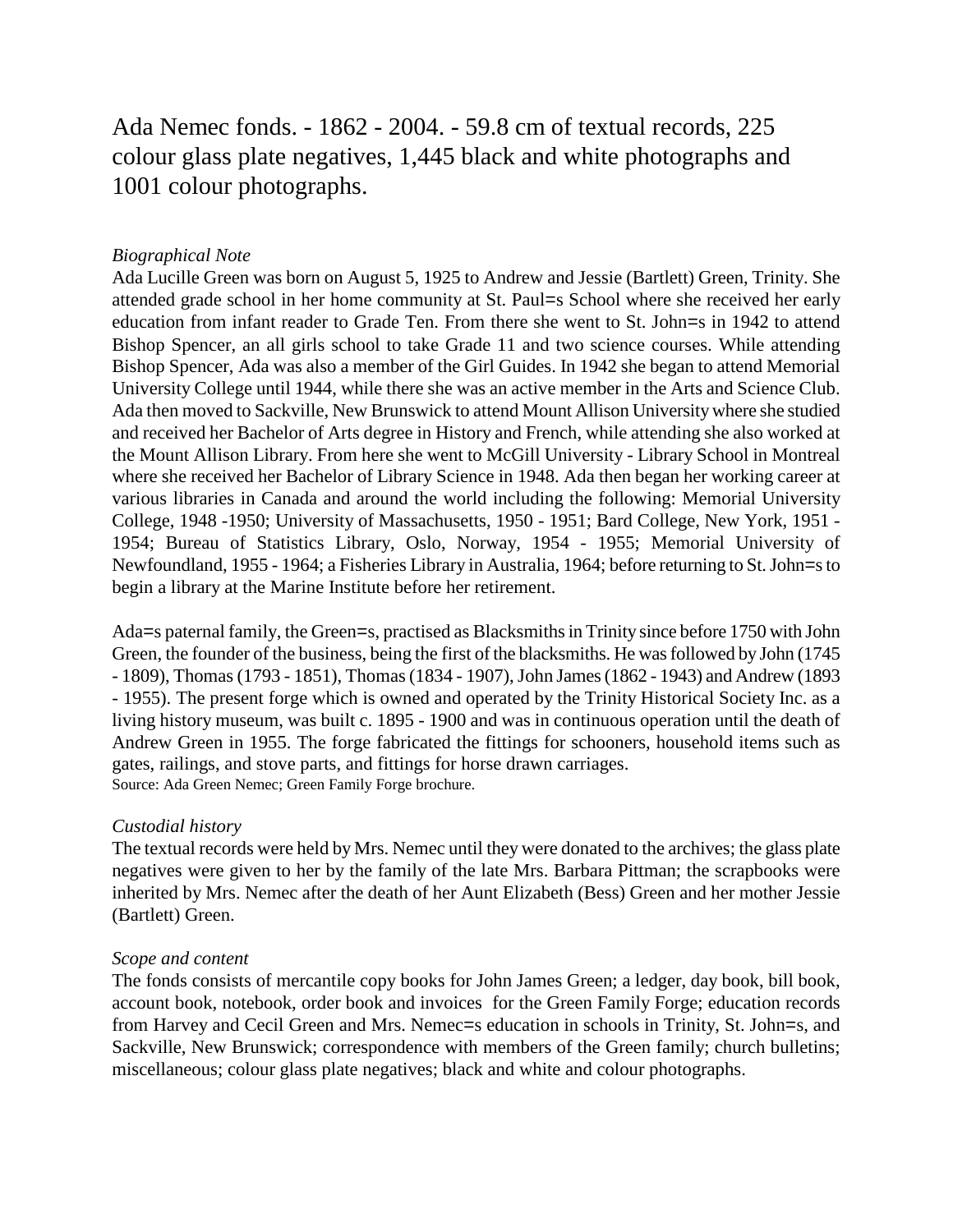The fonds have been arranged in eleven series: Series 1: Mercantile Copy Books, 1875; Series 2: Green Family Forge, 1862 - 1955; Series 3: Education Records, 1908, 1911, 1915, 1933 - 1950, 1980, 1994; Series 4: Correspondence and Poetry, 1933 - 1947, 1954, 1972, 1995 - 1996; Series 5: Church Materials, 1942, 1952, 1976,1985, 1991, 2000-2004- ; Series 6: Anglican Diocese Materials 1973 - 1981; Series 7: Miscellaneous; Series 8: Harvey Green; Series 9: Foster Children 1968 - 1996; Series 10: Colour Glass Plate Negatives; Series 11: Recipes.

*Notes*

Supplied title based on description and contents of the fonds.

Newspaper clippings were photocopied and added to the respective vertical files.

Glass plate negatives are stored in the cabinet, see Series 7 for description.

The black and white and colour photographs have been incorporated into the Trinity Historical Society Collection titled Ada Nemec Collection.

Chart of a schooner showing the iron fittings is on display at the forge.

#### **Series 1: Mercantile Copy Books. - 1875 - 1.5 cm.**

These books belonged to John James Green in 1875. He used these books to practise his hand writing so he could write in the ledger books.

Location: Ada Nemec Fonds Box 1

#### **Series 2: Green Family Forge. - 1862 - 1955. - 10.5 cm**

The Green family has practised blacksmithing in Trinity since before 1750, this series contains some of the records of the business from when Thomas Green, John James Green and Andrew Green were the blacksmiths.

The series consists of a ledger, 1899 - 1908; day book, 1924 - 1938; bill book, 1943-1944, 1949, 1951,1954; credit/debit book, 1949- July 1955; note book, 1950 -1954; a day/order book, November 1952 - July 1955; and invoices, 1862, 1906, 1910 - 1933.

**2.01** Ledger, 1899 - 1908. - 3.1 cm

The ledger contains client accounts for items manufactured at the forge. Of particular interest are the accounts of fittings for the various vessels that were built in the area.

**2.02** Day Book, 1924 - 1938. - 1.5 cm

A daily account of purchases made by customers at the forge. The name of the person, a list of items purchased and the amount charged are recorded for every day. The information in the day books would later be posted to the Journal and Ledger.

**2.03** Bill Book, 1930, 1943 - 1944, 1949, 1951, 1954. - 0.1 cm

A business/personal bill book where Andrew Green would record any purchases that he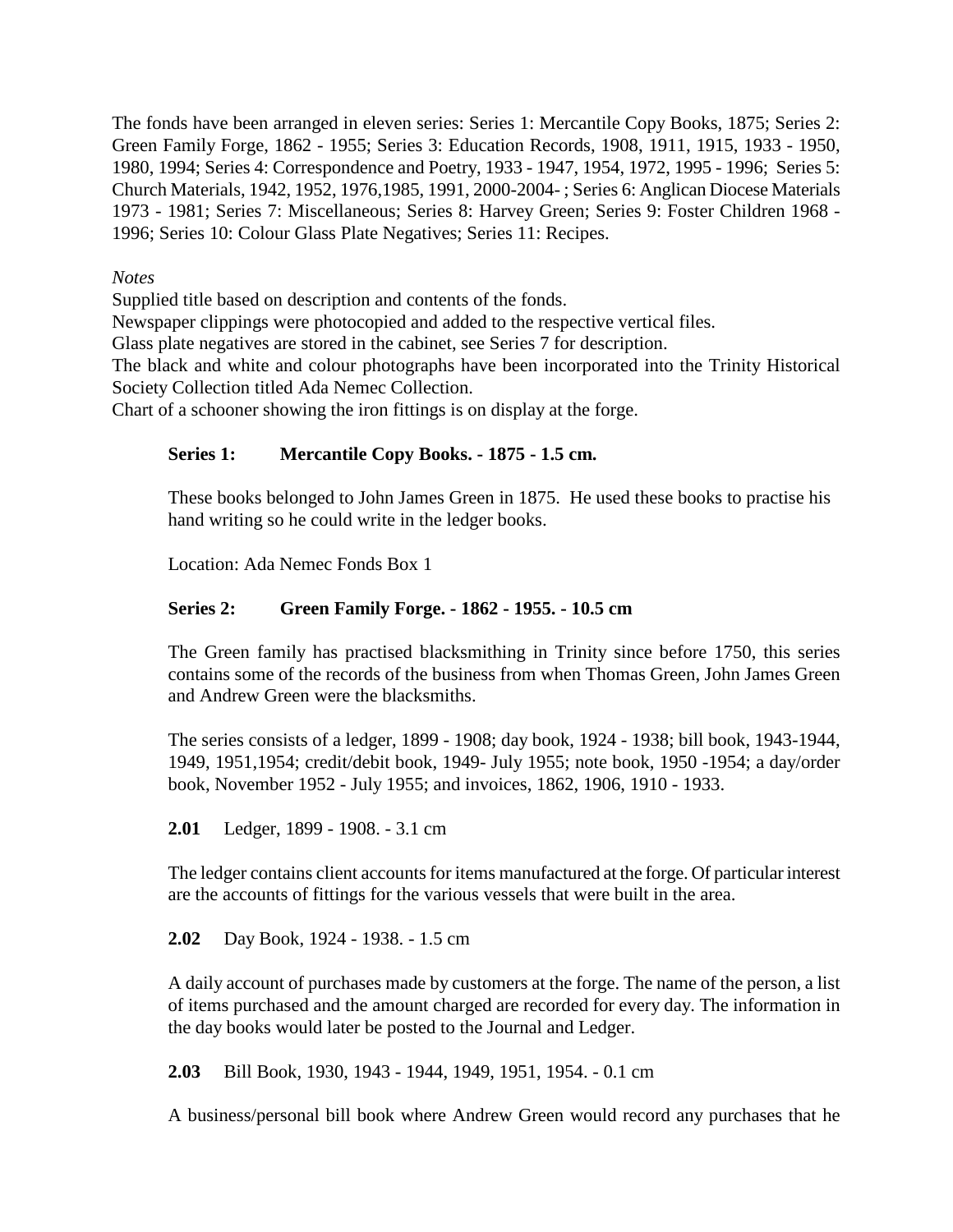would make.

**2.04** Account Book, 1949 - 1955. - 0.8 cm

A monthly account book for the forge, records include a list of expenses that were paid to various companies for supplies, a year end account of earnings and expenses are also recorded.

**2.05** Note Book, 1950 - 1954. - 1 cm

A pocket notebook that recorded expenses incurred by Andrew Green.

**2.06** Day Book/Order Book - November 1952 - July 1955 - 2 cm

This book records the day to day operation of the forge and includes daily orders that were taken at the forge, including the persons name and the amount charged for the item that would be manufactured or repaired.

**2.07** Invoices. - 1862, 1906, 1910 -1933 - 1938. - 2.0 cm.

This contains various invoices that Thomas, John James, and Andrew Green received for orders and payments at various companies. It also contains invoices from the Grace Hospital in St. John=s.

Location: Ada Nemec Fonds Box 1.

## **Series 3 Education Records. - 1908, 1911, 1915, 1933 - 1950, 1994. - 5.8 cm**

The series consists of certificates presented to Cecil and Harvey Green for passing their exams, a collection of Sunday School cards that were given to individual pupils for good attendance, behaviour etc. to hang in their bedrooms, also consists of reports cards from St. Paul=s High School Grades 6 and 9; report cards from Bishop Spencer for Grade 11; copies of various exams for Literature, Arithmetic, Language, History, Geometry, Algebra, Trigonometry, French, Physiology and Hygiene; bills and receipts to her father for her boarding costs at Bishop Jones Memorial Hostel, and a list of students and their hometowns; Report cards from Memorial University College in 1942-1943, invoices and receipts, dance cards and graduation programs for 1943-1944, and copies of various exams; from Mount Allison there is a convocation program from 1945-1946, information booklet for new students, 1944, and various concert and playbills from shows that she attended.

**3.01** Certificates. - 0.3 cm.

Certificates given to Cecil and Harvey Green from the Council of Higher Education in 1908, 1911, and 1915 for passing their exams.

**3.02** Sunday School. - 1.2 cm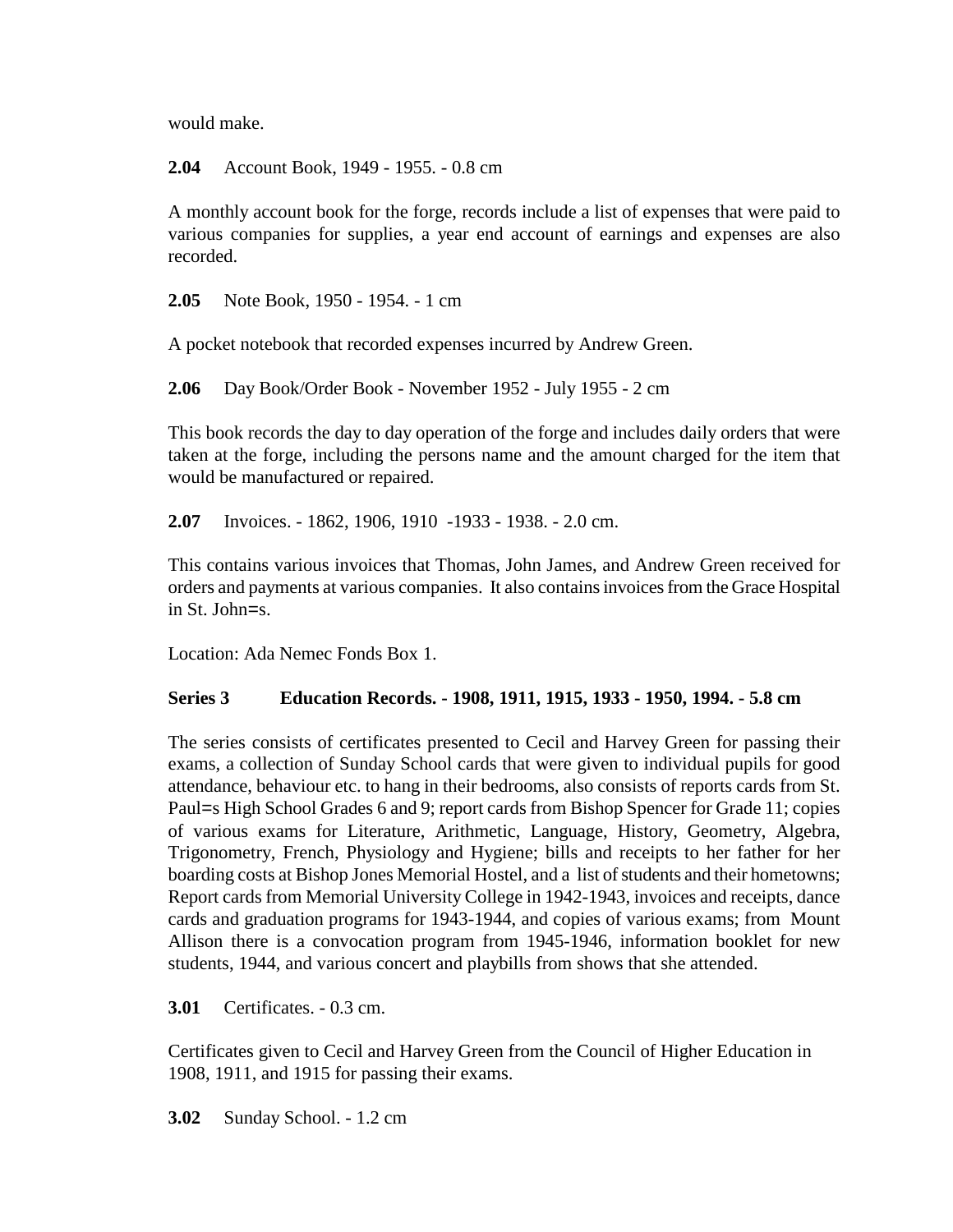Each pupil in Sunday School would receive a card with a colour picture on it that would also contain a religious message. Some of the cards also contained activities for the children to complete. The children could take their cards home and hang them on their room wall. These cards were given out for good attendance, behaviour etc...

**3.03** St. Paul=s High School. - 1933, 1941. - 0.2 cm

This file consists of reports cards for Grades Six and Eleven, as well as a note saying that Ada had won the St. Paul=s Day - School Prize for spelling in Grade III.

**3.04** Bishop Spencer College. - 1940 - 1946. - 1 cm

Consists of invoices to Andrew Green for payment of Ada=s education at Bishop Spencer College which was owned by the Church of England, as well as invoices for her lodging at the Bishop Jones Memorial Hostel. Copies of the exams that were given in English, History, Geometry, Algebra, Trigonometry, French, Physiology and Art; report cards for 1941 and 1942; a list of girls who were boarding at the hostel in 1943/1944 and a Christmas Programme booklet from 1942.

**3.05** Memorial University College. - 1941 - 1950, 1994. - 1 cm

The file contains final examination papers for classes in English and French; report cards for 1942 - 1943; a University chant; convocation programmes for 1943, 1944, 1949 and 1950; invoices for tuition; a library card; programme for a sports meet and an invitation to the spring convocation in 1994.

**3.06** Mount Allison University. - 1944 - 1946, 1948. - 2.5 cm

Contains a songs and yell book for chants for Mount Allison; convocation programmes for 1944 - 1946; student handbook; prom night programmes; invoices for boarding and tuition costs; report cards for 1945 - 1946 and programmes for various concerts, plays and sporting events that Ada attended while at Mount Allison.

**3.07** Day Planner. - 1902. -2.1 cm

Contains a day planner that belonged to Elizabeth Green. The day planner contains dates of people=s birthdays.

**3.08** School Board Finances and School Reorganization. - 1980. -0.4

Contains some materials produced by the School Board, detailing the financial record of the board and the plan for the reorganization of the school system into its more modern form with 3 Levels in high school.

Location: Ada Nemec Fonds Boxes 1 and 2.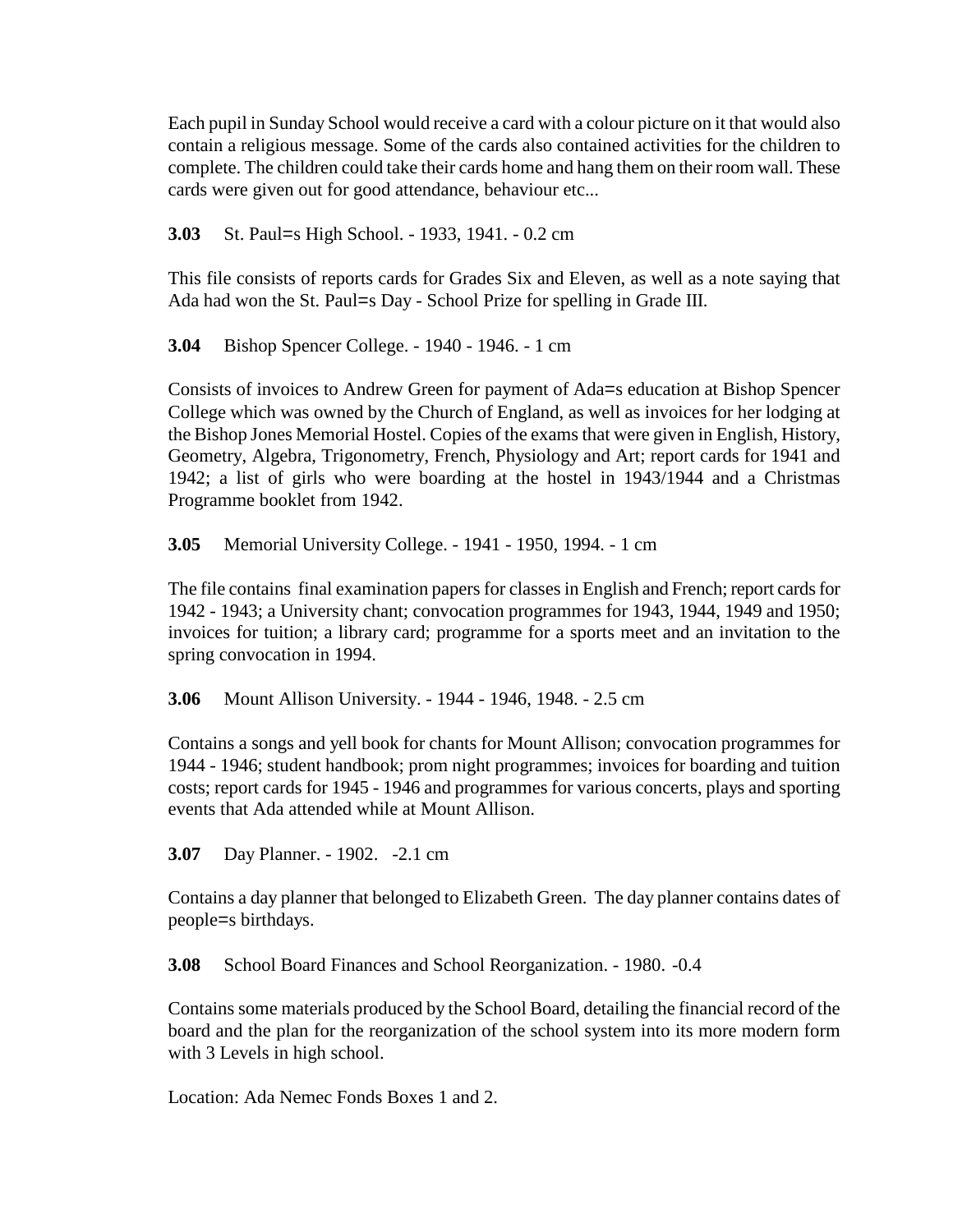## **Series 4 Correspondence and poetry. - 1933 - 1947, 1954, 1972, 1995 - 1996, 2003. - 5.3 cm**

Various pieces of correspondence from Ada=s mother, her Uncle Harvey Green and Aunt Bess Green, as well as a report from Ada to the Anglican Church Women in Trinity on her attendance at a conference at Mint Brook Camp in 1972. There is other correspondence and greetings cards from friends and family. This series also contains a collection of poetry that Ada had collected over the years. Some of the poems are handwritten and others are clipped from magazines and newspapers. There is also a book of poetry that may of been created by Thomas Green.

Location: Ada Nemec Fonds Box 2.

## **Series 5 Church Materials. - 1942, 1952, 1976,1985, 1991, 2000-2004. - 6.6 cm**

Series contains a collection of church bulletins and special services, prayer book belonging to Harvey Green, and a list of subscribers to the rector=s stipend fund for 1944. As well senate material from meetings.

Location: Ada Nemec Fonds Box 2.

## **Series 6 Anglican Diocese Materials. - 1976, 1977. - 17.0 cm**

Series contains a collection of material from meetings, as well as journals from the Diocese of Newfoundland.

Location: Ada Nemec Fonds Box 2.

**6.01.01** Anglican Diocese Materials from Meetings -1976 - 1980 -4.4 cm

6.01 Contains materials collected from West, Central, East and Joint Anglican Diocese materials from 1976 - 1981. It includes meeting minutes, budgets and correspondence.

- **6.01.02** Anglican Diocese Materials from Meetings 1981 6.5 cm
- **6.02** Anglican Diocese Materials: Books and Journals 1973 1978, 1980 6.1 cm

Contains Materials published by the Anglican Diocese during the years 1973 - 1978 and 1980.

#### **Series 7 Miscellaneous. - 6.5 cm**

The series contains various cards; a dance card; a Working Associates= Card for 1936, brochures, playbills, special exhibits, a map of Newfoundland and Labrador, pictures of the Royal family, and newspaper clippings. It also contains A SUF Certificate for Thomas Green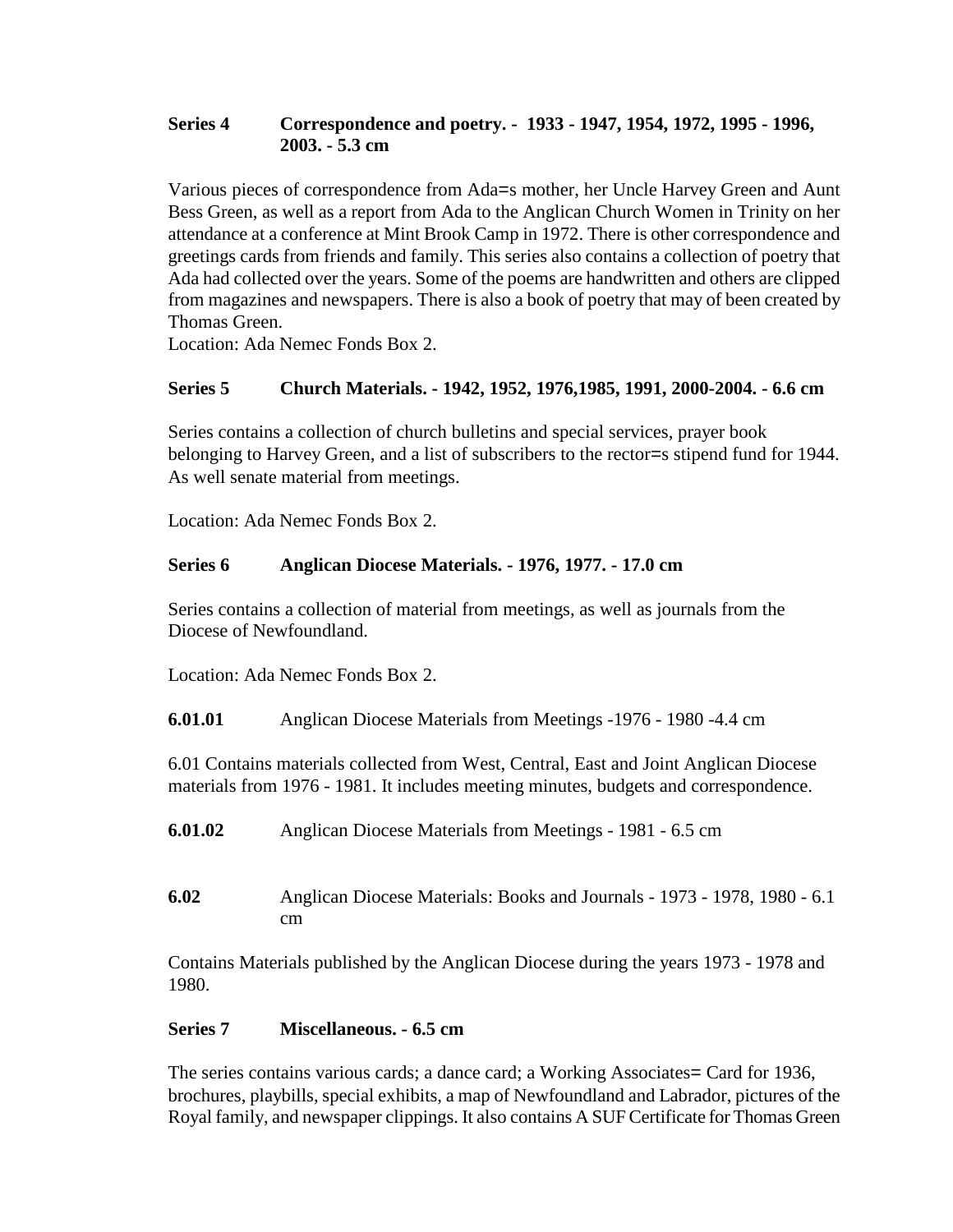in 1877 and one from John James Green in 1886, a story called a Pair of Grey Socks, and a few calendars from local convenience stores.

Location: Ada Nemec Fonds Box 2.

### **Series 8 Harvey Green. - 1.5 cm.**

This series contains documents belonging to Harvey Green mainly when he was in the First War. The series contains a payroll book, membership book, passport, discharge certificate

from the Royal Newfoundland Regiment on April 28, 1919, victory song book, correspondence, and his will.

Location: Ada Nemec Fonds Box 2.

#### **Series 9 Foster Children - 1968 - 1996 - 4 cm**

This series contains documents belonging to Ada Nemec from when she was a member of the Foster Parents Plan organization. The Foster Parents Plan was founded in 1937 and now works in 65 countries to work collaboratively with children, their families, grassroots organizations, local and national governments, and all members of a community to create and implement a long-term plan that improves living conditions. It contains correspondence letters between Ada and as many as 8 foster children between the years of 1968 - 1996, as well as annual reports from the Foster Parents Plan Program.

Location: Ada Nemec Box 3

#### **Series 10 Colour Glass Plate Negatives. - 225 Negatives.**

The negatives were owned by Barbara Pittman, daughter of Owen Fowlow and Elizabeth (Fowlow) Pittman, and friend of Ada=s. The negatives were given to Ada upon her death. They consist of various pictures from countries around the world that Ms. Pittman visited such as: Denmark, England, Germany, Italy, Mexico, Russia and parts of the United States.

Each of the storage containers that the negatives are held in has an index to the collection.

Location: The negatives are housed in three containers and are stored in the archives.

#### **Series 11 Recipes - 5.5 cm**

This series contains a collection of recipes that had been gathered by Ada Nemec and her family. Some of the recipes are hand written while others were cut from newspapers and taken from other sources. The collection includes breads, cookies, main courses, cakes and more. There are recipes from around the world.

Location: Ada Nemec Box 3